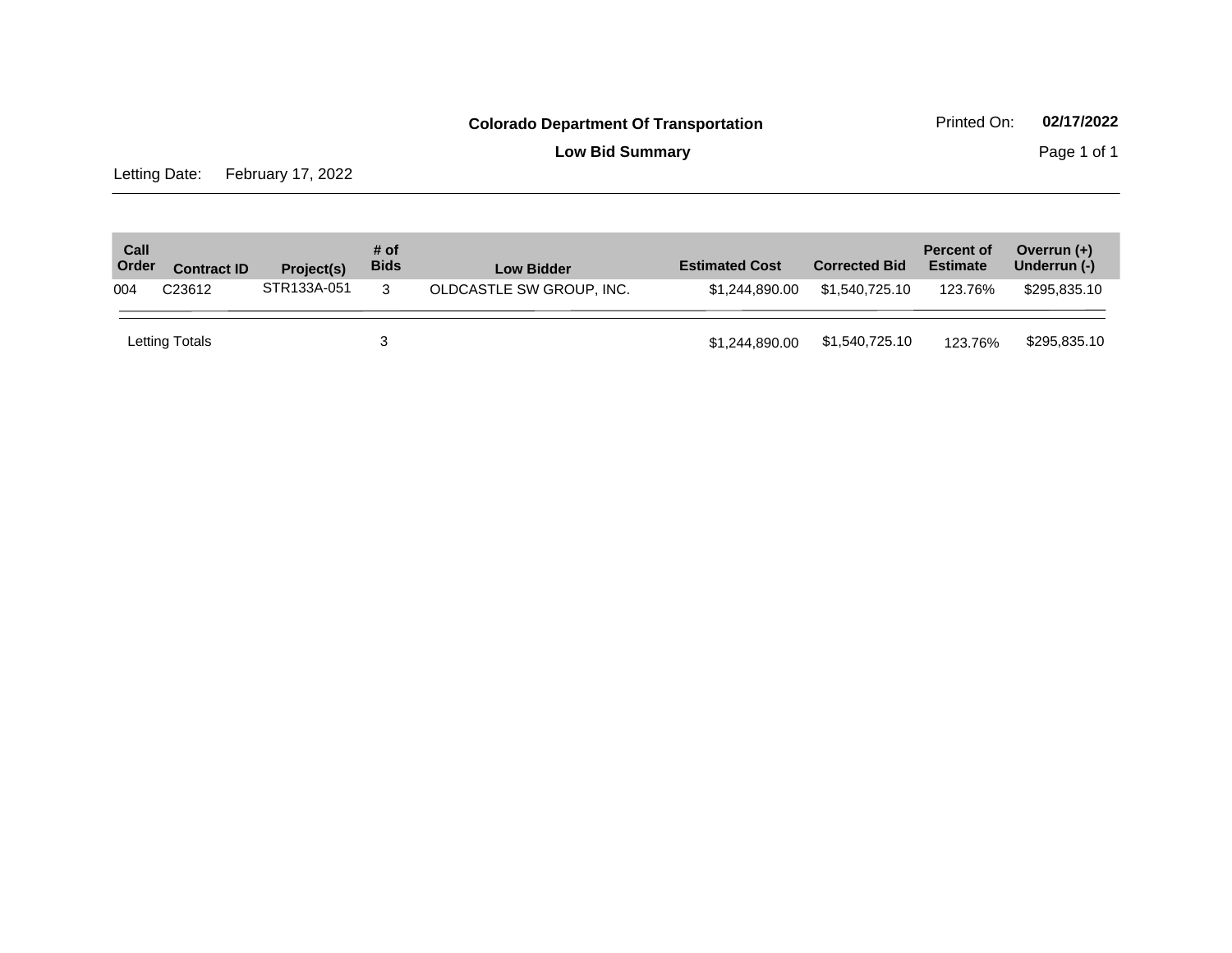|                                                                                 | <b>Colorado Department Of Transportation</b> | Printed On: | 02/17/2022  |
|---------------------------------------------------------------------------------|----------------------------------------------|-------------|-------------|
|                                                                                 | <b>Vendor Ranking</b>                        |             | Page 1 of 1 |
| the contract of the contract of the contract of the contract of the contract of | Contract ID:<br>C23612                       |             |             |

Contract Description:

CHIP SEAL AND PAVEMENT MARKINGS ON SH133 FROM MP 11.43 TO MP 23.8.

| Rank | <b>Vendor ID</b> | <b>Vendor Name</b>                         | <b>Total Bid</b> | <b>Percent Of</b><br><b>Low Bid</b> | <b>Percent Of</b><br><b>Estimate</b> |
|------|------------------|--------------------------------------------|------------------|-------------------------------------|--------------------------------------|
| 0    | -EST-            | <b>Engineer's Estimate</b>                 | \$1,244,890.00   | 80.80%                              | 100.00%                              |
|      | 672A             | OLDCASTLE SW GROUP, INC.                   | \$1,540,725.10   | 100.00%                             | 123.76%                              |
|      | 621A             | GMCO LIMITED LIABILITY COMPANY OF COLORADO | \$1,558,047.29   | 101.12%                             | 125.16%                              |
| 3    | 110E             | INTERMOUNTAIN SLURRY SEAL, INC.            | \$1,559,306.20   | 101.21%                             | 125.26%                              |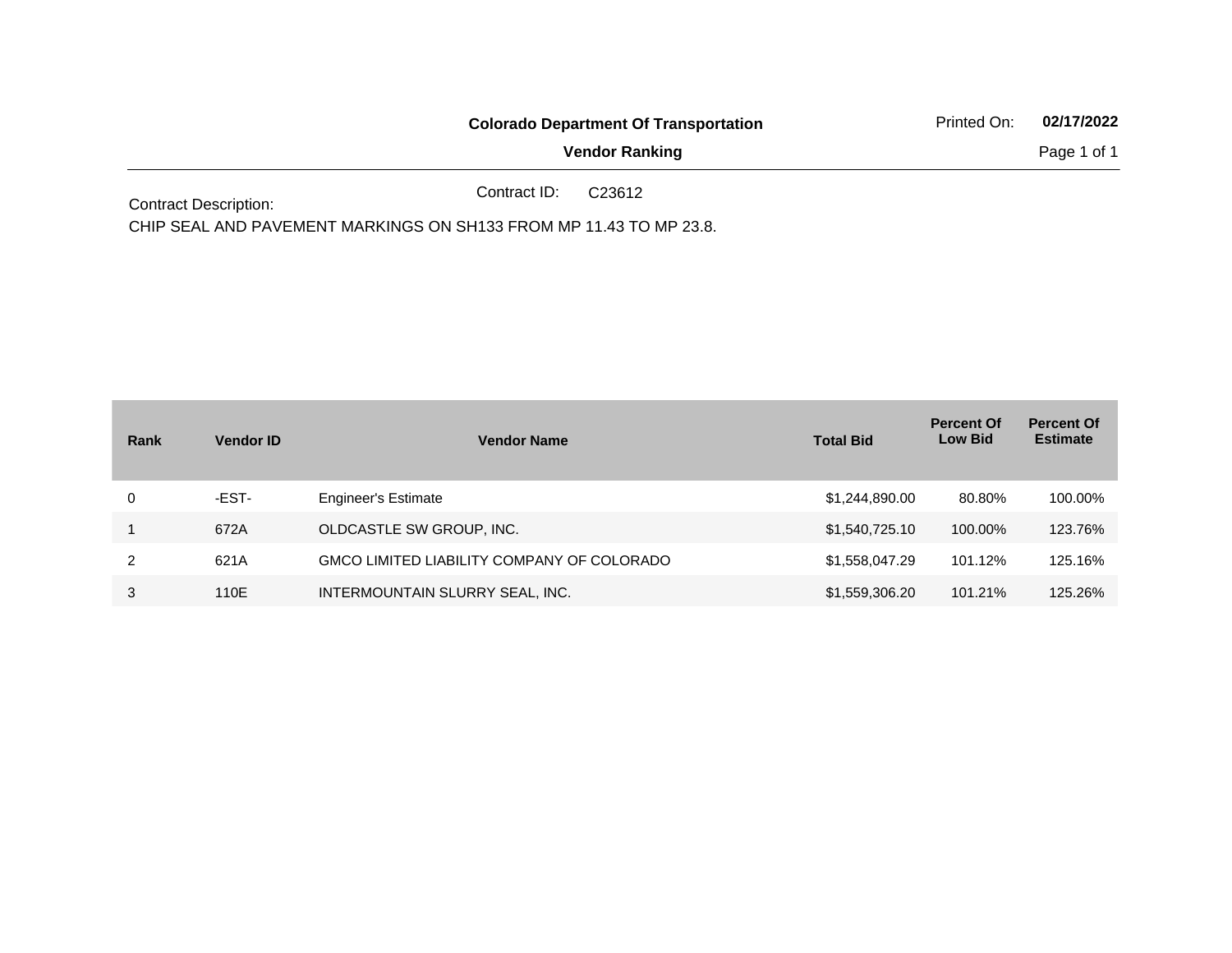|                     | <b>Tabulation of Bids</b>        |                                                |  |
|---------------------|----------------------------------|------------------------------------------------|--|
| Contract ID: C23612 |                                  |                                                |  |
|                     | (0) -EST-<br>Engineer's Estimate | (1) 672A<br><b>OLDCASTLE SW GROUP,</b><br>INC. |  |

|                    |                                           |                                                    |                |            | $(0)$ -EST-<br><b>Engineer's Estimate</b> | (1) 672A<br>$(2)$ 621A<br><b>OLDCASTLE SW GROUP,</b><br><b>GMCO LLC OF</b><br><b>COLORADO</b><br>INC. |                          |                     |                          |                    |
|--------------------|-------------------------------------------|----------------------------------------------------|----------------|------------|-------------------------------------------|-------------------------------------------------------------------------------------------------------|--------------------------|---------------------|--------------------------|--------------------|
| ltem Code          | <b>Description</b>                        |                                                    | Quantity       |            | <b>Unit Price</b>                         | <b>Amount</b>                                                                                         | <b>Unit Price</b>        | Amount              | <b>Unit Price</b>        | Amount             |
| <b>SECTION:</b>    | 0001                                      | <b>BID ITEMS</b>                                   |                |            |                                           |                                                                                                       |                          | LCC:                |                          |                    |
|                    |                                           | 202-00250 Removal of Pavement Marking (Grinding)   | 98.627.000     | SF         | 1.00000                                   | 98,627.00                                                                                             | 0.90000                  | 88,764.30           | 0.72000                  | 71,011.44          |
|                    | 208-00035 Aggregate Bag                   |                                                    | 250.000        | LF         | 10.00000                                  | 2,500.00                                                                                              | 13.00000                 | 3,250.00            | 15.40000                 | 3,850.00           |
|                    |                                           | 208-00103 Removal and Disposal of Sediment (Labor) | 20,000 HOUR    |            | 35.00000                                  | 700.00                                                                                                | 43.00000                 | 860.00              | 95.00000                 | 1,900.00           |
|                    |                                           | 403-00721 Hot Mix Asphalt (Patching) (Asphalt)     | 100.000        | <b>SY</b>  | 300.00000 30,000.00                       |                                                                                                       |                          | 130.00000 13,000.00 | 114.00000 11,400.00      |                    |
|                    | 409-01015 Cover Coat Material (Type I)    |                                                    | 285,117.000    | <b>SY</b>  |                                           | 1.00000 285,117.00                                                                                    |                          | 1.50000 427,675.50  |                          | 1.25000 356,396.25 |
|                    | 411-10216 Emulsified Asphalt (CRS-2P)     |                                                    | 111,196.000    | GAL        |                                           | 2.70000 300,229.20                                                                                    |                          | 2.60000 289,109.60  |                          | 3.10000 344,707.60 |
|                    | 411-10253 Emulsified Asphalt (CSS-1H)     |                                                    | 18,818.000     | GAL        |                                           | 2.60000 48,926.80                                                                                     |                          | 3.65000 68,685.70   |                          | 3.00000 56,454.00  |
|                    | 620-00012 Field Laboratory (Class 2)      |                                                    |                | 1.000 EACH | 25,000.00000 25,000.00                    |                                                                                                       | 28,000.00000 28,000.00   |                     | 20,000.00000 20,000.00   |                    |
|                    | 620-00020 Sanitary Facility               |                                                    |                | 1.000 EACH | 2,000.00000                               | 2,000.00                                                                                              | 5,000.00000              | 5,000.00            | 1,300.00000              | 1,300.00           |
|                    | 626-00000 Mobilization                    |                                                    | 1.000          | L SI       | 120,000.00000 120,000.00                  |                                                                                                       | 225,000.00000 225,000.00 |                     | 208,000.00000 208,000.00 |                    |
|                    |                                           | 626-01114 Public Information Management (Tier IV)  | 49.000         | DAY        | 100.00000                                 | 4,900.00                                                                                              | 65.00000                 | 3,185.00            | 80.00000                 | 3,920.00           |
|                    | 627-00008 Modified Epoxy Pavement Marking |                                                    | 1,534.000      | GAL        |                                           | 80.00000 122,720.00                                                                                   | 124.00000 190,216.00     |                     | 130.00000 199,420.00     |                    |
|                    |                                           | 627-00013 Pavement Marking Paint (High Build)      | 772.000        | GAL        |                                           | 35.00000 27,020.00                                                                                    |                          | 54.00000 41,688.00  |                          | 89.00000 68,708.00 |
| 630-00000 Flagging |                                           |                                                    | 2,500.000 HOUR |            |                                           | 30.00000 75,000.00                                                                                    |                          | 20.00000 50,000.00  |                          | 35.00000 87,500.00 |
|                    | 630-00001 Pilot Car Operation             |                                                    | 200,000 HOUR   |            |                                           | 60.00000 12,000.00                                                                                    | 40.00000                 | 8.000.00            |                          | 60.00000 12,000.00 |

630-00007 Traffic Control Inspection 10.000 DAY 425.00000 4,250.00 375.00000 3,750.00 360.0000 3,600.00

#### Page 1 of 4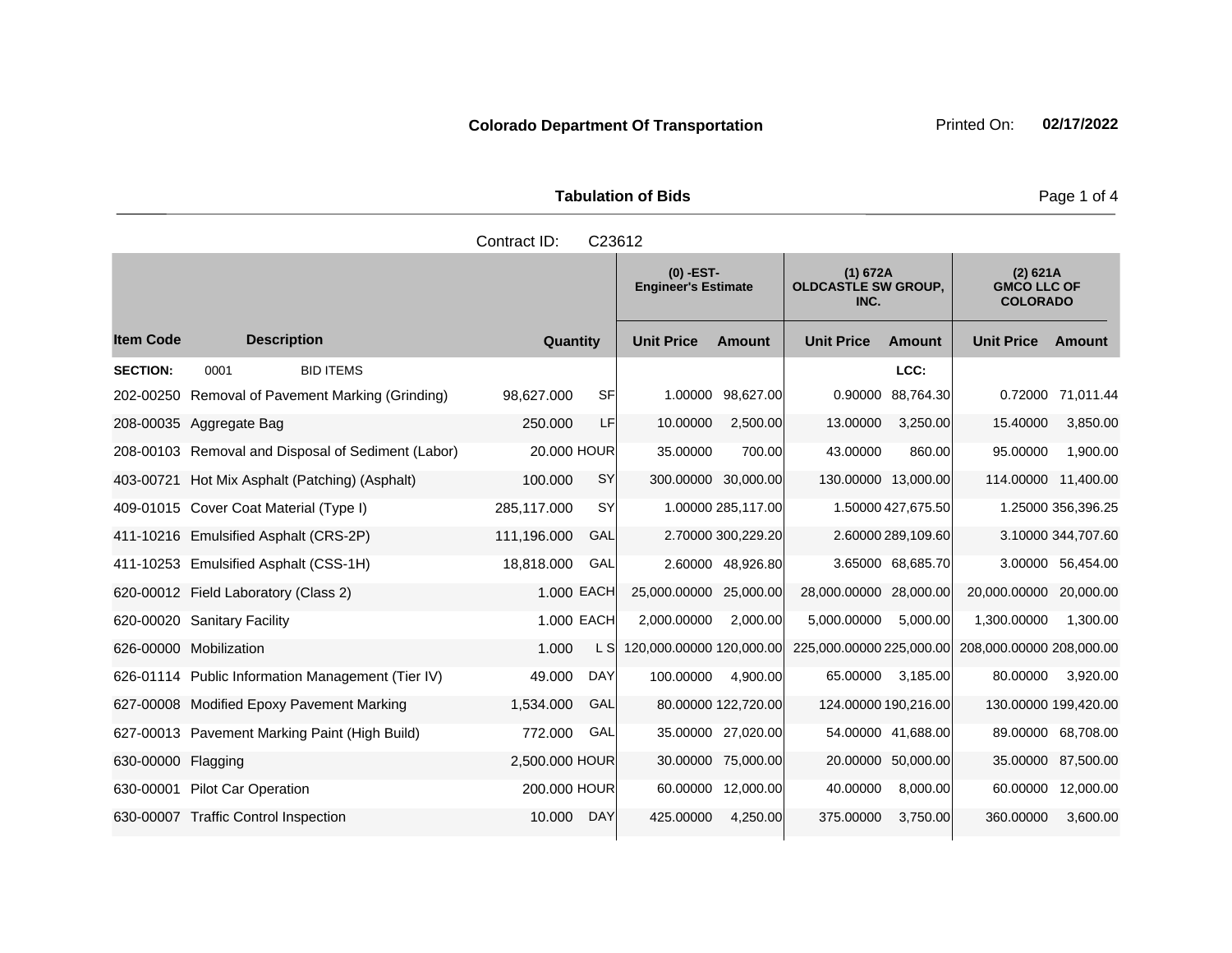Tabulation of Bids **Page 2 of 4** 

and the state of the state of the state

|                    | Contract ID: | C <sub>23612</sub>                        |        |                                                |               |                                  |  |  |  |
|--------------------|--------------|-------------------------------------------|--------|------------------------------------------------|---------------|----------------------------------|--|--|--|
|                    |              | $(0)$ -EST-<br><b>Engineer's Estimate</b> |        | (1) 672A<br><b>OLDCASTLE SW GROUP,</b><br>INC. |               | (2)<br><b>GMCC</b><br><b>COL</b> |  |  |  |
| <b>Description</b> | Quantity     | <b>Unit Price</b>                         | Amount | <b>Unit Price</b>                              | <b>Amount</b> | <b>Unit Pric</b>                 |  |  |  |
|                    |              |                                           |        |                                                |               |                                  |  |  |  |

|                        |                                                    |                      | $(0)$ -EST-<br><b>Engineer's Estimate</b> |                | (1) 672A<br><b>OLDCASTLE SW GROUP,</b><br>INC. |                | (2) 621A<br><b>GMCO LLC OF</b><br><b>COLORADO</b> |               |
|------------------------|----------------------------------------------------|----------------------|-------------------------------------------|----------------|------------------------------------------------|----------------|---------------------------------------------------|---------------|
| <b>Item Code</b>       | <b>Description</b>                                 | Quantity             | <b>Unit Price</b>                         | <b>Amount</b>  | <b>Unit Price</b>                              | Amount         | <b>Unit Price</b>                                 | <b>Amount</b> |
| <b>SECTION:</b>        | <b>BID ITEMS</b><br>0001                           |                      |                                           |                |                                                | LCC:           |                                                   |               |
|                        | 630-00012 Traffic Control Management               | 25.000<br><b>DAY</b> | 1,200.00000                               | 30,000.00      | 1,000.00000                                    | 25,000.00      | 2,280.00000                                       | 57,000.00     |
| 630-80341              | Construction Traffic Sign (Panel Size A)           | 35.000 EACH          | 50.00000                                  | 1,750.00       | 67.00000                                       | 2,345.00       | 48.00000                                          | 1,680.00      |
|                        | 630-80342 Construction Traffic Sign (Panel Size B) | 100.000 EACH         | 60.00000                                  | 6,000.00       | 78.00000                                       | 7,800.00       | 54.00000                                          | 5,400.00      |
|                        | 630-80344 Construction Traffic Sign (Special)      | SF<br>292.000        | 25.00000                                  | 7,300.00       | 28.00000                                       | 8,176.00       | 25.00000                                          | 7,300.00      |
|                        | 630-80355 Portable Message Sign Panel              | 3.000 EACH           | 5,000.00000                               | 15,000.00      | 4,500.00000 13,500.00                          |                | 3,100.00000                                       | 9,300.00      |
|                        | 630-80360 Drum Channelizing Device                 | 50.000 EACH          | 25.00000                                  | 1,250.00       | 30.00000                                       | 1,500.00       | 54.00000                                          | 2,700.00      |
|                        | 630-80380 Traffic Cone                             | 500.000 EACH         | 10.00000                                  | 5,000.00       | 15.00000                                       | 7,500.00       | 5.00000                                           | 2,500.00      |
|                        | 630-80440 Portable Rumble Strips (Temporary)       | 12.000 EACH          | 800.00000                                 | 9,600.00       | 1,560.00000 18,720.00                          |                | 1,000.00000                                       | 12,000.00     |
| 630-80511              | Mobile Pavement Marking Zone                       | L SI<br>1.000        | 10,000.00000                              | 10,000.00      | 10,000.00000 10,000.00                         |                | 10,000.00000                                      | 10,000.00     |
| <b>Section Totals:</b> |                                                    |                      | \$1,244,890.00                            |                | \$1,540,725.10                                 |                | \$1,558,047.29                                    |               |
|                        | <b>Contract Grand Totals</b>                       | \$1,244,890.00       |                                           | \$1,540,725.10 |                                                | \$1,558,047.29 |                                                   |               |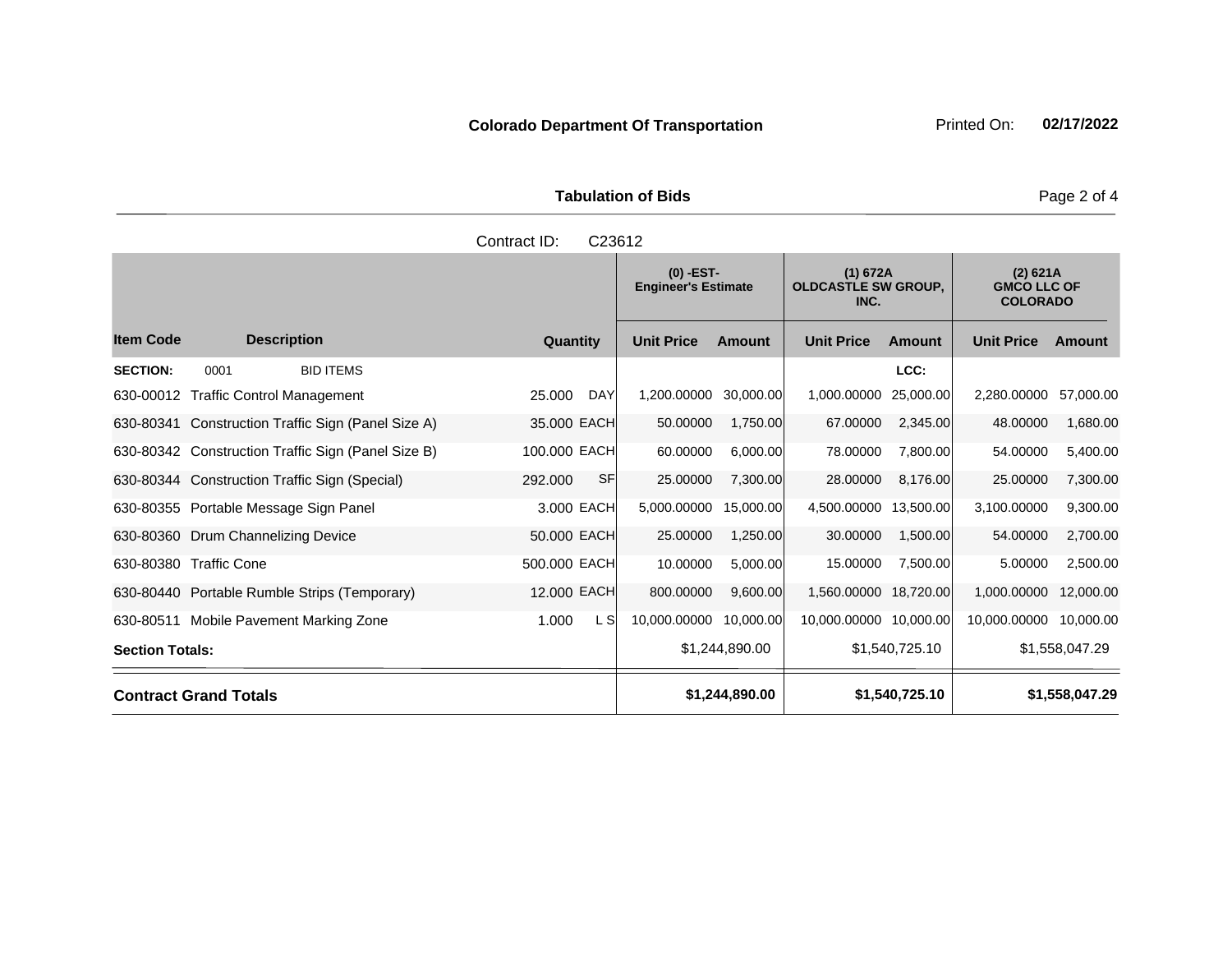**Tabulation of Bids** Page 3 of 4

|                    |                                                    | Contract ID:   | C23612    |                                                              |                    |                   |        |                   |        |
|--------------------|----------------------------------------------------|----------------|-----------|--------------------------------------------------------------|--------------------|-------------------|--------|-------------------|--------|
|                    |                                                    |                |           | (3) 110E<br><b>INTERMOUNTAIN</b><br><b>SLURRY SEAL, INC.</b> |                    |                   |        |                   |        |
| <b>Item Code</b>   | <b>Description</b>                                 | Quantity       |           | <b>Unit Price</b>                                            | <b>Amount</b>      | <b>Unit Price</b> | Amount | <b>Unit Price</b> | Amount |
| <b>SECTION:</b>    | <b>BID ITEMS</b><br>0001                           |                |           |                                                              |                    |                   | LCC:   |                   |        |
|                    | 202-00250 Removal of Pavement Marking (Grinding)   | 98,627.000     | <b>SF</b> |                                                              | 0.60000 59,176.20  |                   |        |                   |        |
|                    | 208-00035 Aggregate Bag                            | 250.000        | LF        | 13.00000                                                     | 3,250.00           |                   |        |                   |        |
|                    | 208-00103 Removal and Disposal of Sediment (Labor) | 20.000 HOUR    |           | 100.00000                                                    | 2,000.00           |                   |        |                   |        |
|                    | 403-00721 Hot Mix Asphalt (Patching) (Asphalt)     | 100.000        | SY        | 100.00000 10,000.00                                          |                    |                   |        |                   |        |
|                    | 409-01015 Cover Coat Material (Type I)             | 285,117.000    | <b>SY</b> |                                                              | 2.00000 570,234.00 |                   |        |                   |        |
|                    | 411-10216 Emulsified Asphalt (CRS-2P)              | 111,196.000    | GAL       |                                                              | 3.50000 389,186.00 |                   |        |                   |        |
|                    | 411-10253 Emulsified Asphalt (CSS-1H)              | 18,818.000     | GAL       |                                                              | 5.00000 94,090.00  |                   |        |                   |        |
|                    | 620-00012 Field Laboratory (Class 2)               | 1.000 EACH     |           | 10,000.00000 10,000.00                                       |                    |                   |        |                   |        |
|                    | 620-00020 Sanitary Facility                        | 1.000 EACH     |           | 2,500.00000                                                  | 2,500.00           |                   |        |                   |        |
|                    | 626-00000 Mobilization                             | 1.000          | L S       | 75,000.00000 75,000.00                                       |                    |                   |        |                   |        |
|                    | 626-01114 Public Information Management (Tier IV)  | 49.000         | DAY       | 100.00000                                                    | 4,900.00           |                   |        |                   |        |
|                    | 627-00008 Modified Epoxy Pavement Marking          | 1,534.000      | GAL       | 120.00000 184,080.00                                         |                    |                   |        |                   |        |
|                    | 627-00013 Pavement Marking Paint (High Build)      | 772.000        | GAL       |                                                              | 45.00000 34,740.00 |                   |        |                   |        |
| 630-00000 Flagging |                                                    | 2,500.000 HOUR |           |                                                              | 10.00000 25,000.00 |                   |        |                   |        |
|                    | 630-00001 Pilot Car Operation                      | 200.000 HOUR   |           |                                                              | 50.00000 10,000.00 |                   |        |                   |        |
|                    | 630-00007 Traffic Control Inspection               | 10.000         | DAY       | 100.00000                                                    | 1,000.00           |                   |        |                   |        |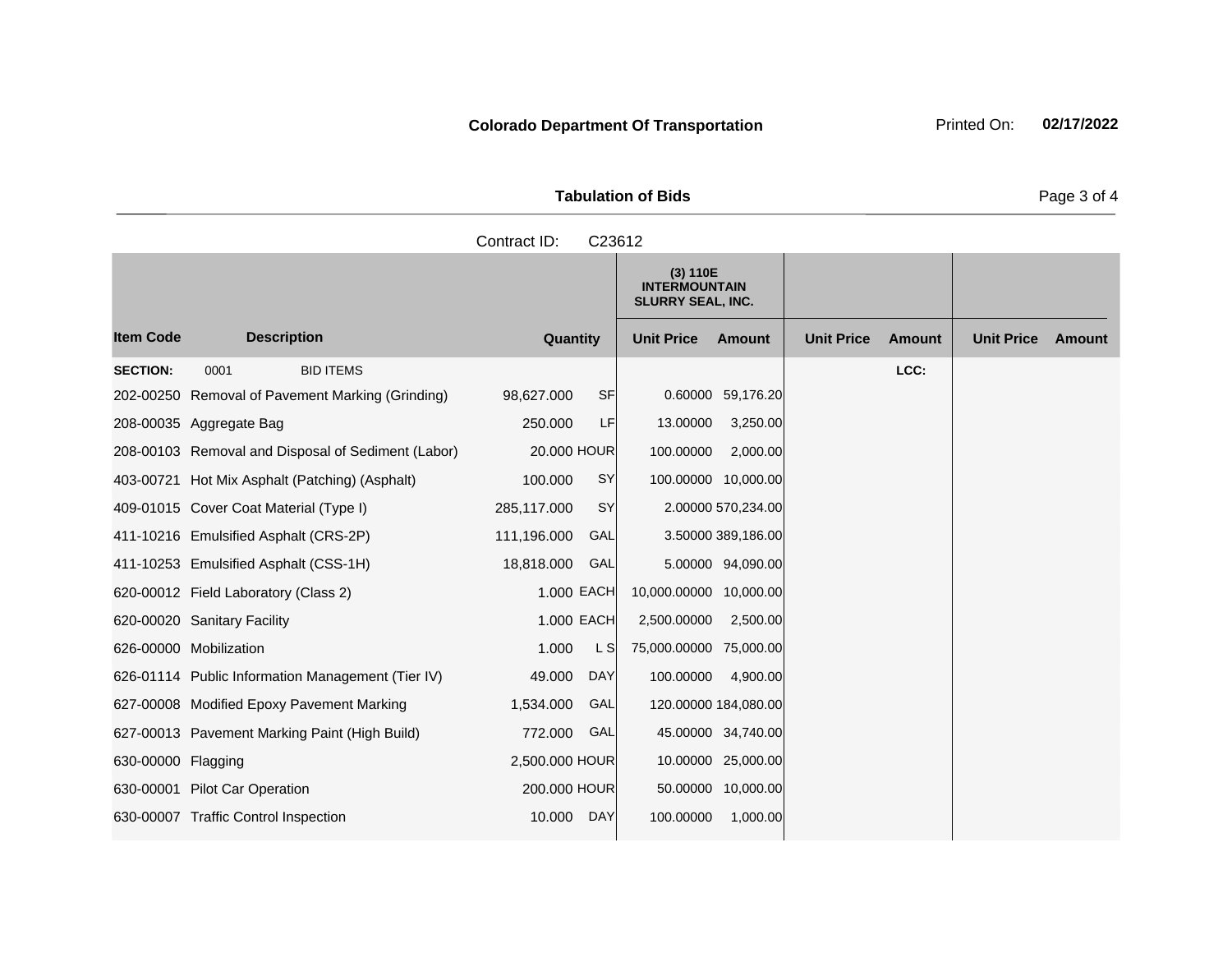**Tabulation of Bids** Page 4 of 4

|           | Contract ID: | C23612                                                       |        |                   |        |        |
|-----------|--------------|--------------------------------------------------------------|--------|-------------------|--------|--------|
|           |              | (3) 110E<br><b>INTERMOUNTAIN</b><br><b>SLURRY SEAL, INC.</b> |        |                   |        |        |
| scription | Quantity     | <b>Unit Price</b>                                            | Amount | <b>Unit Price</b> | Amount | Unit I |
|           |              |                                                              |        |                   |        |        |

|                        |                                                    |               | (3) 110E<br><b>INTERMOUNTAIN</b><br><b>SLURRY SEAL, INC.</b> |                |                   |        |                   |        |
|------------------------|----------------------------------------------------|---------------|--------------------------------------------------------------|----------------|-------------------|--------|-------------------|--------|
| <b>Item Code</b>       | <b>Description</b>                                 | Quantity      | <b>Unit Price</b>                                            | <b>Amount</b>  | <b>Unit Price</b> | Amount | <b>Unit Price</b> | Amount |
| <b>SECTION:</b>        | <b>BID ITEMS</b><br>0001                           |               |                                                              |                |                   | LCC:   |                   |        |
|                        | 630-00012 Traffic Control Management               | 25.000<br>DAY | 750.00000 18,750.00                                          |                |                   |        |                   |        |
|                        | 630-80341 Construction Traffic Sign (Panel Size A) | 35.000 EACH   | 60.00000                                                     | 2,100.00       |                   |        |                   |        |
|                        | 630-80342 Construction Traffic Sign (Panel Size B) | 100.000 EACH  | 70.00000                                                     | 7,000.00       |                   |        |                   |        |
|                        | 630-80344 Construction Traffic Sign (Special)      | SF<br>292.000 | 25.00000                                                     | 7,300.00       |                   |        |                   |        |
|                        | 630-80355 Portable Message Sign Panel              | 3.000 EACH    | 4,000.00000 12,000.00                                        |                |                   |        |                   |        |
|                        | 630-80360 Drum Channelizing Device                 | 50.000 EACH   | 30.00000                                                     | 1,500.00       |                   |        |                   |        |
|                        | 630-80380 Traffic Cone                             | 500.000 EACH  | 15.00000                                                     | 7,500.00       |                   |        |                   |        |
|                        | 630-80440 Portable Rumble Strips (Temporary)       | 12.000 EACH   | 1,500.00000 18,000.00                                        |                |                   |        |                   |        |
|                        | 630-80511 Mobile Pavement Marking Zone             | L S<br>1.000  | 10,000.00000 10,000.00                                       |                |                   |        |                   |        |
| <b>Section Totals:</b> |                                                    |               |                                                              | \$1,559,306.20 |                   |        |                   |        |
|                        | <b>Contract Grand Totals</b>                       |               |                                                              | \$1,559,306.20 |                   |        |                   |        |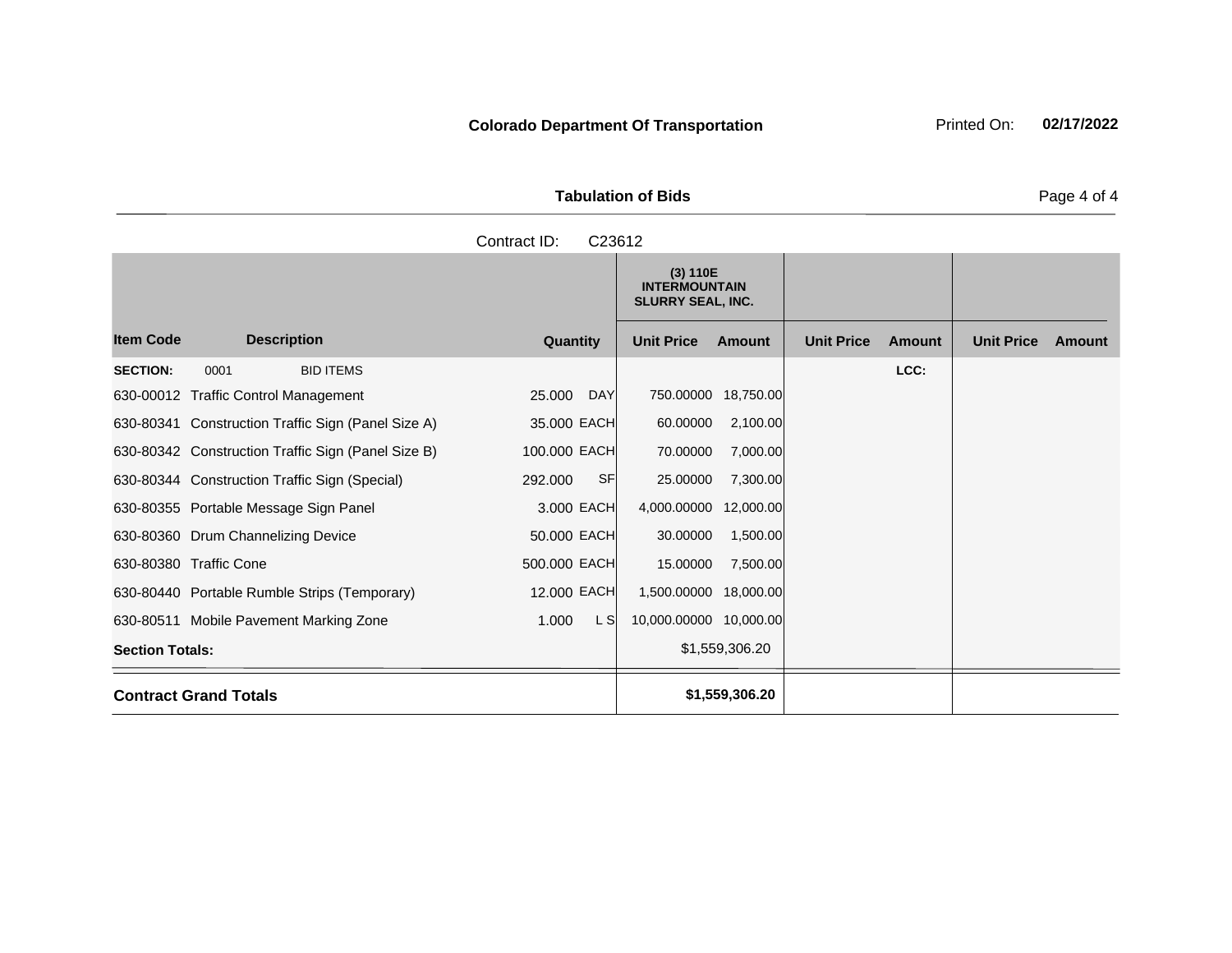**Low Bid Item Analysis Page 1 of 3** 

Contract ID: C23612

| Line            | Item/<br>Description         | Quantity                                 | <b>Estimated</b><br>Price | <b>Bid Price/</b><br><b>Units</b> | Estimated<br>Amount | <b>Bid Amount</b> | <b>Bid Est</b><br>% | Overrun (+)<br>Underrun (-) |
|-----------------|------------------------------|------------------------------------------|---------------------------|-----------------------------------|---------------------|-------------------|---------------------|-----------------------------|
| <b>SECTION:</b> | 0001                         | <b>BID ITEMS</b>                         |                           |                                   |                     |                   |                     |                             |
| 0005            | 202-00250                    | 98,627.000                               | 1.00000                   | 0.90000                           | 98,627.00           | 88,764.30         | 90.00%              | $-9,862.70$                 |
|                 |                              | Removal of Pavement Marking (Grinding)   |                           | <b>SF</b>                         |                     |                   |                     |                             |
| 0010            | 208-00035                    | 250.000                                  | 10.00000                  | 13.00000                          | 2,500.00            | 3,250.00          | 130.00%             | 750.00                      |
|                 | Aggregate Bag                |                                          |                           | LF                                |                     |                   |                     |                             |
| 0015            | 208-00103                    | 20.000                                   | 35,00000                  | 43.00000                          | 700.00              | 860.00            | 122.86%             | 160.00                      |
|                 |                              | Removal and Disposal of Sediment (Labor) |                           | <b>HOUR</b>                       |                     |                   |                     |                             |
| 0020            | 403-00721                    | 100.000                                  | 300.00000                 | 130.00000                         | 30,000.00           | 13,000.00         | 43.33%              | $-17,000.00$                |
|                 |                              | Hot Mix Asphalt (Patching) (Asphalt)     |                           | SY                                |                     |                   |                     |                             |
| 0025            | 409-01015                    | 285,117.00                               | 1.00000                   | 1.50000                           | 285,117.00          | 427,675.50        | 150.00%             | 142,558.50                  |
|                 | Cover Coat Material (Type I) |                                          |                           | SY                                |                     |                   |                     |                             |
| 0030            | 411-10216                    | 111,196.00                               | 2.70000                   | 2.60000                           | 300,229.20          | 289,109.60        | 96.30%              | $-11,119.60$                |
|                 | Emulsified Asphalt (CRS-2P)  |                                          |                           | GAL                               |                     |                   |                     |                             |
| 0035            | 411-10253                    | 18,818.000                               | 2.60000                   | 3.65000                           | 48,926.80           | 68,685.70         | 140.38%             | 19,758.90                   |
|                 | Emulsified Asphalt (CSS-1H)  |                                          |                           | GAL                               |                     |                   |                     |                             |
| 0040            | 620-00012                    | 1.000                                    | 25,000.00000              | 28,000.00000                      | 25,000.00           | 28,000.00         | 112.00%             | 3,000.00                    |
|                 | Field Laboratory (Class 2)   |                                          |                           | <b>EACH</b>                       |                     |                   |                     |                             |
| 0045            | 620-00020                    | 1.000                                    | 2,000.00000               | 5,000.00000                       | 2,000.00            | 5,000.00          | 250.00%             | 3,000.00                    |
|                 | <b>Sanitary Facility</b>     |                                          |                           | <b>EACH</b>                       |                     |                   |                     |                             |
| 0050            | 626-00000                    | 1.000                                    | 120,000.00000             | 225,000.00000                     | 120,000.00          | 225,000.00        | 187.50%             | 105,000.00                  |
|                 | Mobilization                 |                                          |                           | L S                               |                     |                   |                     |                             |
| 0055            | 626-01114                    | 49.000                                   | 100.00000                 | 65.00000                          | 4,900.00            | 3,185.00          | 65.00%              | $-1,715.00$                 |
|                 |                              | Public Information Management (Tier IV)  |                           | <b>DAY</b>                        |                     |                   |                     |                             |
| 0060            | 627-00008                    | 1,534.000                                | 80.00000                  | 124.00000                         | 122.720.00          | 190,216.00        | 155.00%             | 67,496.00                   |

GAL

Modified Epoxy Pavement Marking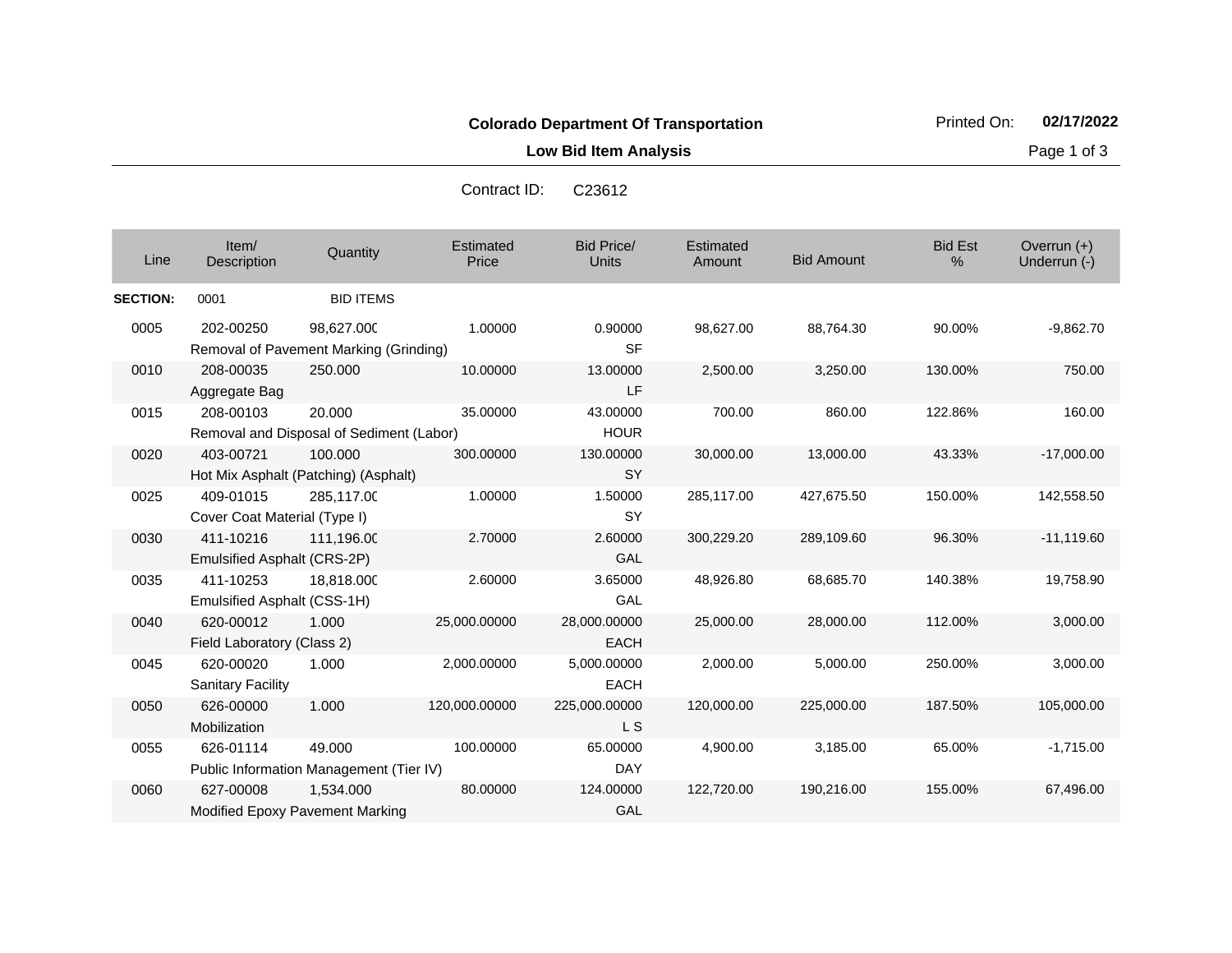**Low Bid Item Analysis Page 2 of 3** 

14,668.00

 $-25,000.00$ 

 $-4,000.00$ 

 $-500.00$ 

 $-5,000.00$ 

595.00

1,800.00

876.00

 $-1,500.00$ 

1,250.00 1,500.00 120.00% 250.00

5,000.00 7,500.00 150.00% 2,500.00

9,600.00 18,720.00 195.00% 9,120.00

|                 |                                                |                                                       | Contract ID:       | C23612                    |                     |                   |                        |                               |
|-----------------|------------------------------------------------|-------------------------------------------------------|--------------------|---------------------------|---------------------|-------------------|------------------------|-------------------------------|
| Line            | Item/<br><b>Description</b>                    | Quantity                                              | Estimated<br>Price | Bid Price/<br>Units       | Estimated<br>Amount | <b>Bid Amount</b> | <b>Bid Est</b><br>$\%$ | Overrun $(+)$<br>Underrun (-) |
| <b>SECTION:</b> | 0001                                           | <b>BID ITEMS</b>                                      |                    |                           |                     |                   |                        |                               |
| 0065            | 627-00013                                      | 772,000<br>Pavement Marking Paint (High Build)        | 35.00000           | 54.00000<br>GAL           | 27,020.00           | 41,688.00         | 154.29%                | 14,668.0                      |
| 0070            | 630-00000<br>Flagging                          | 2,500.000                                             | 30.00000           | 20.00000<br><b>HOUR</b>   | 75,000.00           | 50,000.00         | 66.67%                 | $-25,000.0$                   |
| 0075            | 630-00001<br>Pilot Car Operation               | 200.000                                               | 60.00000           | 40.00000<br><b>HOUR</b>   | 12,000.00           | 8,000.00          | 66.67%                 | $-4,000.0$                    |
| 0080            | 630-00007<br><b>Traffic Control Inspection</b> | 10.000                                                | 425.00000          | 375.00000<br><b>DAY</b>   | 4,250.00            | 3,750.00          | 88.24%                 | $-500.0$                      |
| 0085            | 630-00012<br><b>Traffic Control Management</b> | 25,000                                                | 1,200.00000        | 1,000.00000<br><b>DAY</b> | 30,000.00           | 25,000.00         | 83.33%                 | $-5,000.0$                    |
| 0090            | 630-80341                                      | 35,000<br>Construction Traffic Sign (Panel Size A)    | 50.00000           | 67.00000<br><b>EACH</b>   | 1,750.00            | 2,345.00          | 134.00%                | 595.0                         |
| 0095            | 630-80342                                      | 100.000<br>Construction Traffic Sign (Panel Size B)   | 60.00000           | 78.00000<br><b>EACH</b>   | 6,000.00            | 7,800.00          | 130.00%                | 1,800.0                       |
| 0100            | 630-80344                                      | 292.000<br><b>Construction Traffic Sign (Special)</b> | 25.00000           | 28.00000<br><b>SF</b>     | 7,300.00            | 8,176.00          | 112.00%                | 876.0                         |
| 0105            | 630-80355                                      | 3.000                                                 | 5.000.00000        | 4.500.00000               | 15.000.00           | 13,500.00         | 90.00%                 | $-1,500.0$                    |

EACH

EACH

EACH

EACH

50.000 25.00000 30.00000

500.000 10.00000 15.00000

12.000 800.00000 1,560.00000

Portable Message Sign Panel

Portable Rumble Strips (Temporary)

Drum Channelizing Device

0110 630-80360

0115 630-80380

0120 630-80440

Traffic Cone